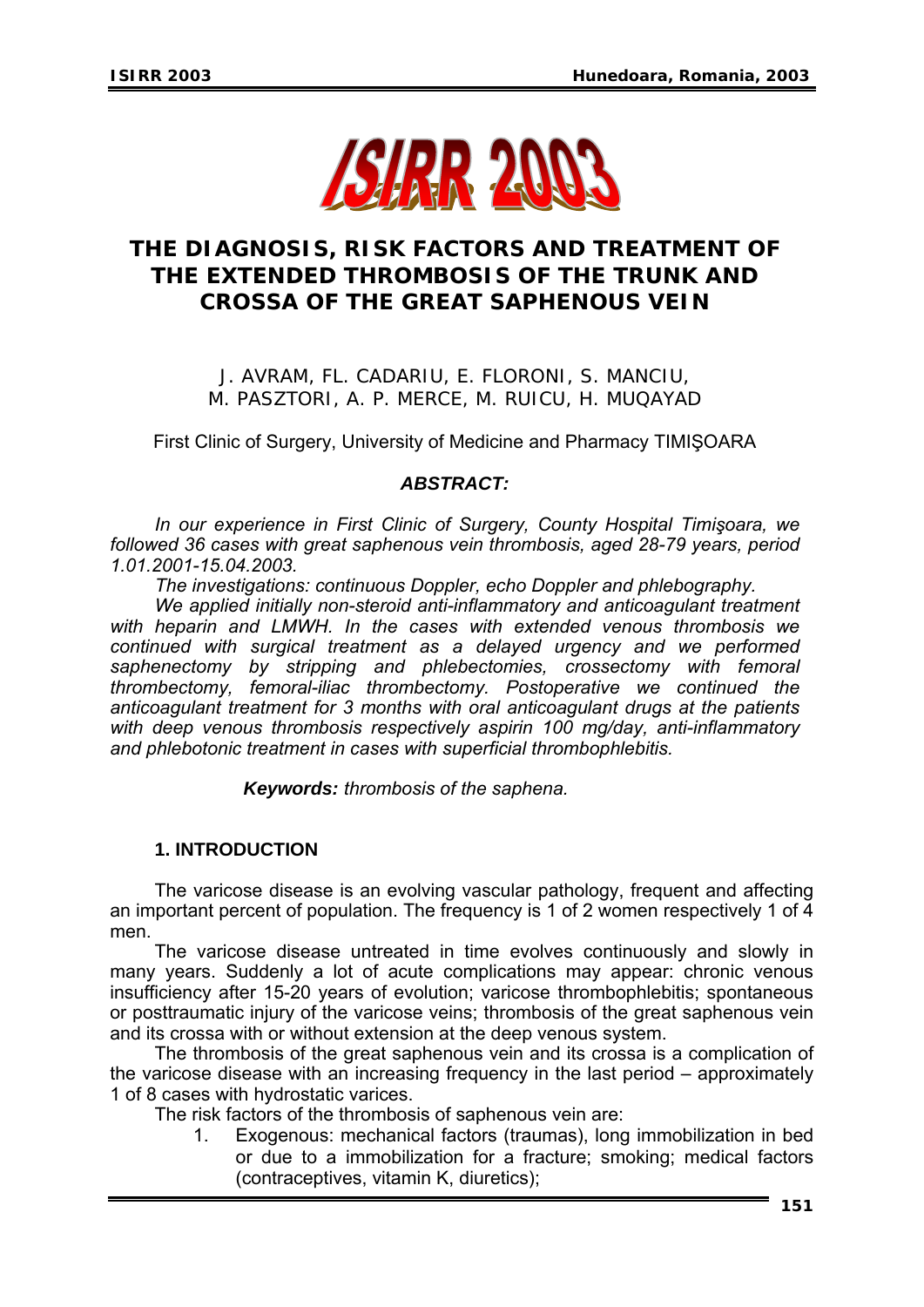2. Endogenous: age 60-70 years old, primary varices, hyper coagulation, pregnancy, sex (females), heredity.

The determinant factors known as Wirchow triad are:

- − The venous parietal lesion done by external traumas, catheterizations and compressions;
- − The venous stasis in the dilated varicose packets it creates conditions for thrombosis by hypoxic lesions at the venous endothelium modifying the vascular electro negativity and determining plackets adherence (due to long immobilization in bed);
- − The hyper coagulation of the blood in the varicose packets determines the extension of the thrombosis to the trunk and crossa of the great saphenous vein (deficit of S-protein, C-protein).

All these factors together determine the appearance of localized thrombosis (the white thrombus made of placket aggregates and fibrin fibres) followed by the extension of the thrombosis to the first collateral vein (mixed thrombus made of erythrocytes caught in a fibrin and leucocytes network). The evolution of the thrombosis, spontaneous or under treatment consists of the retraction of the clot and the reorganizing process with recanalization or extension of the thrombus in the deep venous system. It determines deep venous thrombosis at the calf through the perforant veins in the femoral vein, through the great saphenous crossa and then in the common iliac vein and inferior cava vein. In this case the edema from the calf extends to the unilateral thigh and then at the opposite inferior limb.

The clinic diagnosis: localized pains at the level of varicose packets; hard, thrombosed venous cordon with eritematous and edematous skin; the edema of the calf and thigh due to the extended thrombosis in the deep venous system (through the perforans veins and the saphenous crossa).

Investigations: continuous Doppler ultrasonography, Echo Doppler and Duplex Doppler used as noninvasive investigations. In selected cases phlebography allows to visualize the deep venous system.

Clinic and anatomic forms:

- − Thrombosis localized at varicose packets;
- − Great saphenous vein thrombosis;
- − Great saphenous vein and crossa thrombosis;
- − Trunk and crossa of the great saphenous vein thrombosis + extension at femoral vein.

The treatment differs with the extension of the thrombosis:

- − Superficial confined venous thrombosis: anti-inflammatory drugs, with hialuronidase, heparin with low molecular weight (LMWH), surgical treatment;
- − Extensive venous thrombosis: "delayed" urgency surgery saphenectomy, phlebectomies, crossectomy, thrombectomy followed by anticoagulation 3 month.

# **2. MATERIAL AND METHOD**

Prospective study – 01.01.2001- 30.06.2003: 516 patients with hydrostatic varices and with ages between 19-75 years old have entered the hospital in this period in the First Clinic of Surgery University of Medicine and Pharmacy Timisoara. 361 (61.25%) were females and 155 (38,75%) were males. Unilateral varices were observed in 336 cases (65,11%) and bilateral in 181 cases (34,89%).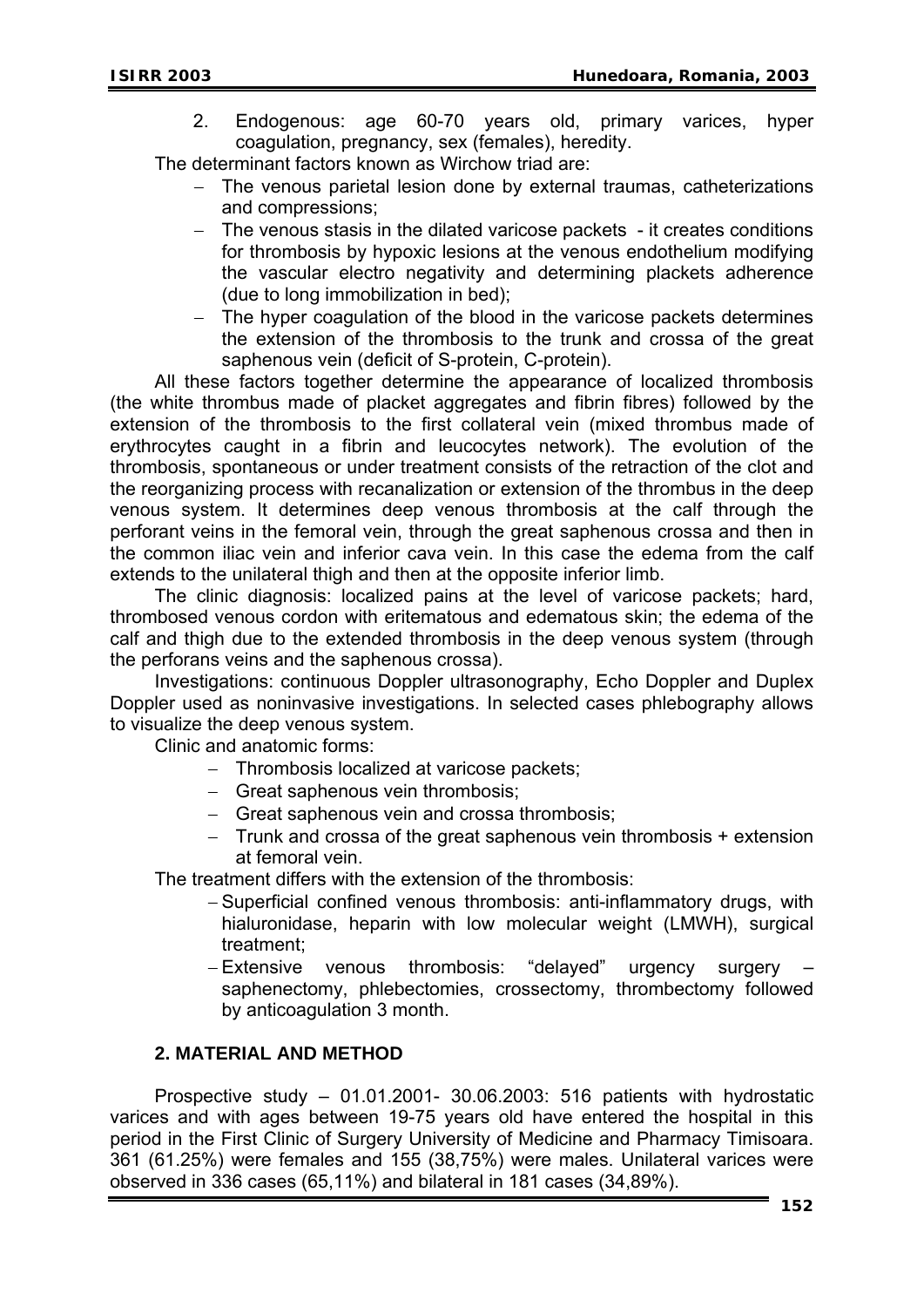Etiology: primary varicose disease – 423 cases (81,97%); secondary varices due to postthrombotic syndrome  $-39$  cases (7,55%); congenital varices  $-2$  cases (0,4%); relapsed varices after saphenectomy – 52 cases (10,07%).

Using CEAP classification the patients are grouped in the following classes: C4  $-$  348 cases (67,45%); C5 – 128 cases (24,8%); C6 – 40 cases (7,75%).

The treatment consisted in:

- − saphenectomies 124 cases (24,03%),
- − saphenectomies and phlebectomies, ligatures of perforating veins, sclerotherapy with catgut – 231 cases (44,76%),
- − phlebectomies, ligations of perforating veins, sclerotherapy with catgut – 138 cases (26,74%),
- − crossectomy and thrombectomy 12 cases (2,32%),
- − Chiva operation 6 cases (1,16%),
- − SEPS 4 cases (0,77%)
- − an operation for decreasing the diameter of the great saphenous vein near its crossa  $-1$  case (0,19%).

We studied prospectively from all these cases an homogenous group of 174 patients, with ages between 19-69 years, 124 females (71,26%) and 50 males  $(28,74%)$ , with unilateral disease – 115 cases  $(66,09%)$  and bilateral – 59 cases (33,91%).

The etiology of their varicose disease was: primary varices – 137 cases (78,73%); secondary varices due to postthrombotic syndrome – 17 cases (9,77%); congenital varices – 2 cases (1,14%); relapsed varices after saphenectomy in antecedents – 18 cases (10,34%).

After CEAP classification, we grouped them in: C4 class – 102 cases (58,62%); C5 class – 37 cases (21,26%); C6 class – 35 cases (20,11%).

The surgical treatment consisted in:

- − Intern saphenectomy 46 cases (26,43%);
- − Intern saphenectomy + phlebectomies, ligations of perforating veins, sclerotherapy with catgut  $-68$  cases (39,08%);
- − Phlebectomies, ligations of perforating veins, sclerotherapy with catgut – 45 cases  $(25,86\%)$ ;
- − Crossectomy + thrombectomy 10 cases (5,74%);
- − SEPS 4 cases (2,29%);
- − Operation for decreasing the diameter of the great saphenous vein near its crossa  $-1$  case (0,57%).

### **3. RESULTS AND DISCUSSIONS**

We observed 39 cases (24,41%) with hydrostatic varices complicated with extended thrombosis at the great saphenous vein, patients selected from this group of 174 cases. There were 15 males (38,47%) and 24 females (61,53%) with ages between 19-75 years old. They entered the hospital for: pain at the level of varicose packets, inflammation in the presence of a hard superficial venous cord, important eritema and edema of the calf and/or thigh, recent pulmonary embolias (2 cases).

The extension of the thrombosis was varied: 14 cases (35,89%) – confined at calf; 8 cases  $(20,51\%)$  – extended at thigh; 12 cases  $(30,76\%)$  – thrombosis of the crossa, 3 of them with floating thrombus in the femoral vein; 5 cases  $(12,82\%)$  – thrombosis extended in the femoral and iliac vein.